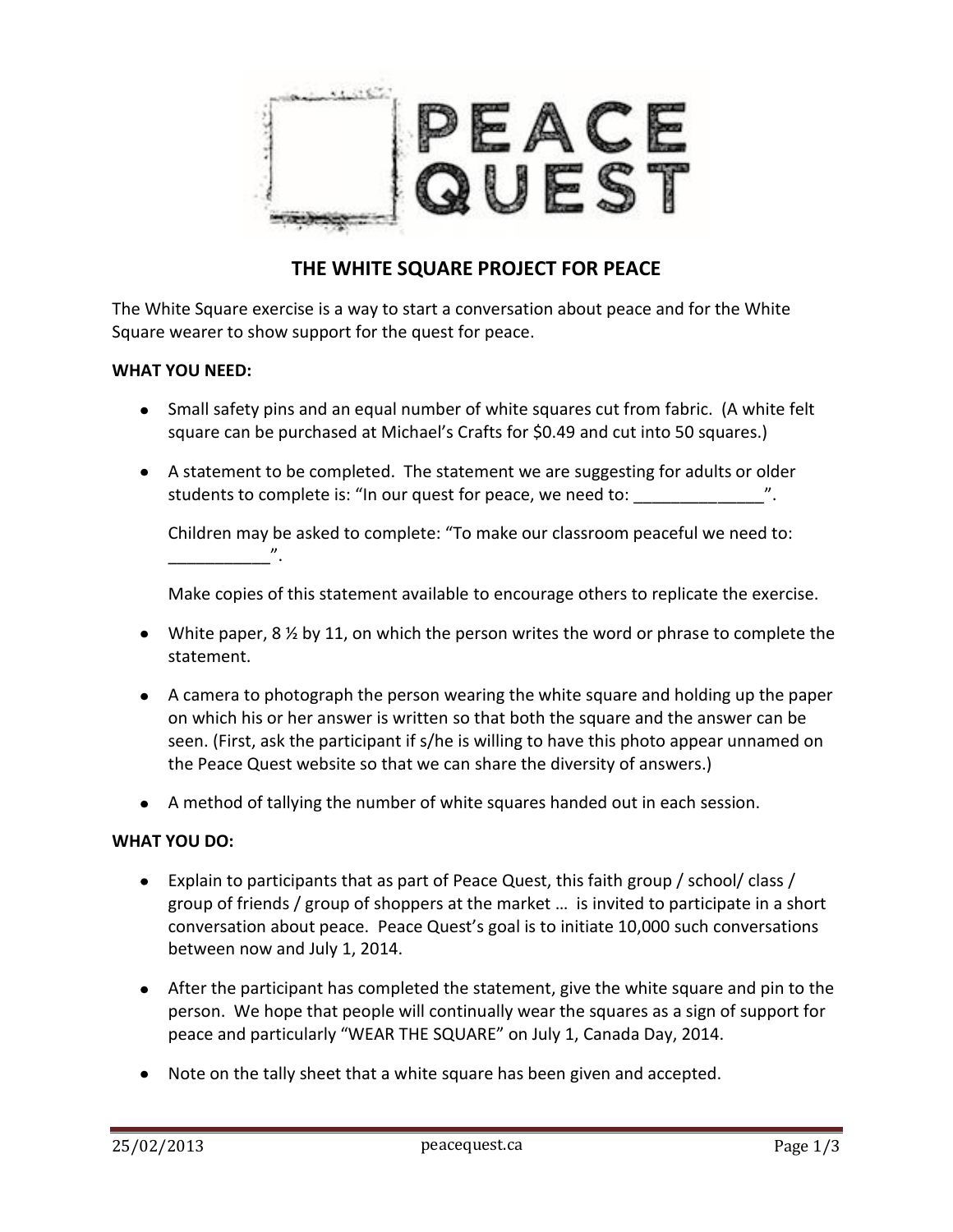- Ask the participant for permission to take a photo as described above for inclusion on our website.
- Ask the participant if s/he would like to take 5 or 10 white squares and copies of the statement to replicate the experience with friends and family.
- Send the photos to **communications@providence.ca** for inclusion on the website. The website where it will be posted is peacequest.ca.
- Also send to the above email address the number of white squares distributed, and the date and the venue.